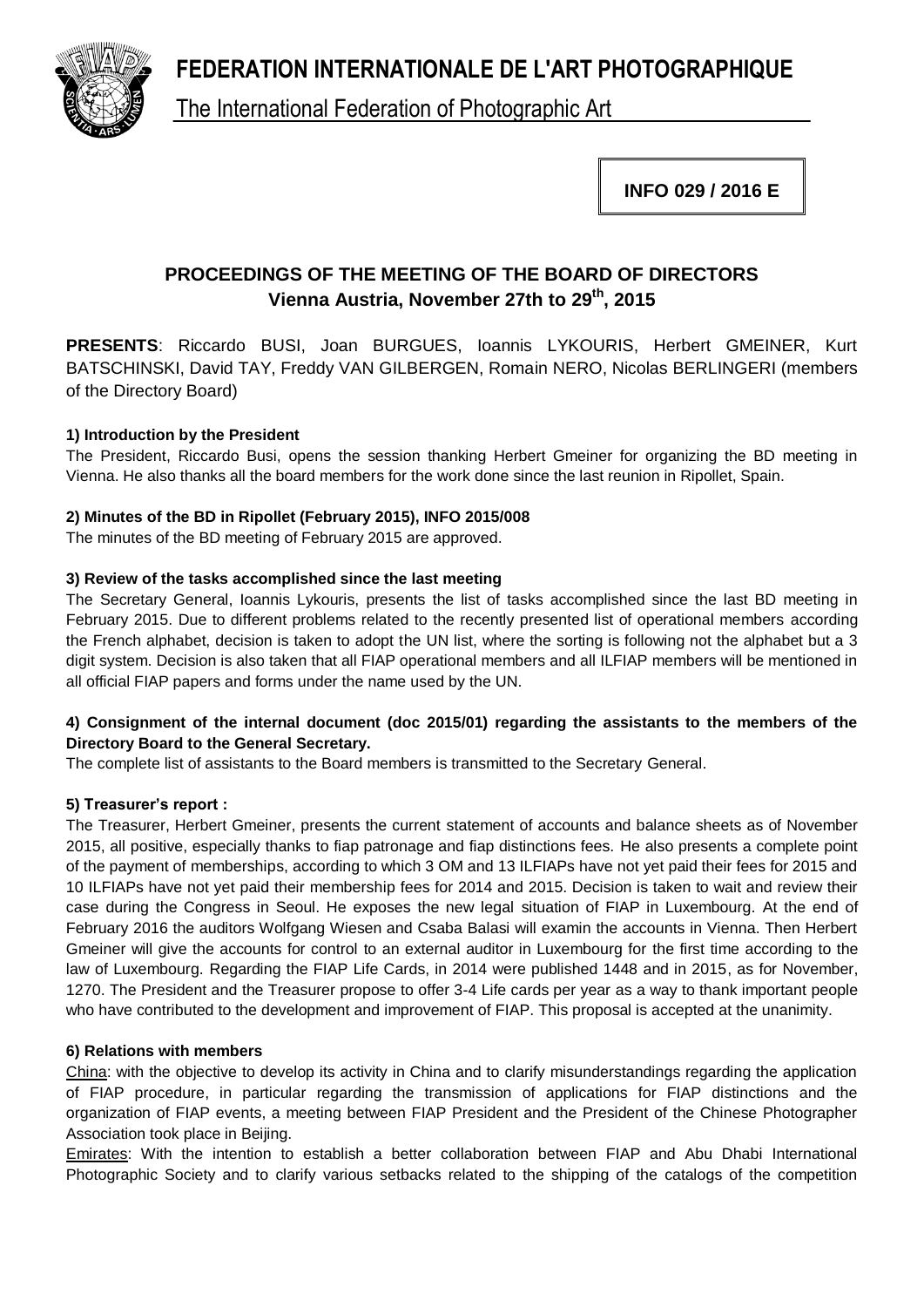"Emirates 2015", a meeting between FIAP President and the representative of the Abu Dhabi Tourism & Culture Authority took place in Abu Dhabi. All catalogs from the Emirates should be sent by the end of the year.

Saudi Arabia : The Directory Board has been informed of the documentation sent regarding an internal issue related to the forwarding of applications for FIAP distinctions within the country. A new request for clarification will be sent to the L.O Esa Engawi.

Myanmar: After having received its candidature, the DB decides to accept the Photographic Society of Myanmar as a provisional Operational Member. The AG will vote, in order to give the status of Operational member. Hong Kong: the Directory Board has taken notice of the important documented exchange between the Director of the Service Ethics P. Rizzato and the Liaison Officer FIAP of Hong Kong, to try to resolve the inconsistencies of images presented by two candidates of FIAP "Best of the Best FIAP" in FIAP competitions. The General Secretary will send a letter to Hong Kong L.O asking him to clarify the issue. If the case cannot be resolved within the next three months, the authors will not be eligible for the attribution of the title "Best of the Best

A document «Responsibilities of Liaison Officers» has been published in January 2015; unfortunately, this document has been completely dismissed. Given this and the importance of such a document, the General Secretary will send a letter to all operational members reminding the importance of the document. It will be asked at the same time to all country members to maintain in charge the same L.O for a period of at least 3 years, in order to allow the establishment of a profitable rapport of collaboration with FIAP.

# **7) Distinctions Service**

Following the comments and remarks made by some operational members regarding the new FIAP Regulation "Distinctions" enforced on January 1<sup>st</sup>, 2016, more particularly regarding the retroactivity and the percentages, the DB has reviewed the entire Regulation for a major efficiency and with the objective of responding to the suggestions presented. The new and definitive Regulation "Distinctions" will be enforced as planned on January 1 st, 2016.

# **8) Relations with Unesco**

The President informs the DB that the Director "Relationships with UNESCO", Jean-Claude Menneron has given his resignation. The DB decides not to nominate another person as responsible for the relations with Unesco but to incorporate it in the International Organizations Service under the directives of Mr. I. Albusaidi, and, in case of need, for the resolution of more urgent issues, to give special mandate, as needed, to one of his members. The discussion of the agreement with Unesco is still pending; the President will send a letter to Unesco with the last draft of the agreement and a request for a meeting.

# **9) Biennials Service**

The President reminds the members of the DB that they should make sure the principle of coherence is respected when they judge in FIAP Biennials. In order to attract more countries and authors to participate, new ideas for the organization of Biennials are then discussed. The Directory Board then takes the following decisions:

- The number of Biennials will be reduced to 4 categories: Black and White, Nature, Color (color print and projected) and Youth (Color Prints and Projected Images).
- The Youth Biennial will take place every two years, as the rest of Biennials
- From now on, no fees will be charged to participate to a Biennial.
- Each Biennial must have a print catalog; in order to receive the money, each organizer should agree to  $\bullet$ respect the FIAP standards and send the catalogs. The same layout will be set and used to make uniform all Biennal catalogs from 2017 on.
- The winners of the Van der Wijer and Odette Bretcher Trophies will be invited to the Congress in Korea (one person per country ; FIAP will offer the participation to the Congress excluding the travel expenses).

# **10) ESFIAP and HonEFIAP applications**

The Board of Directors proceeds to the examination of the ESFIAP and Hon EFIAP applications. Among the candidates, the BD votes in favor to give the ESFIAP distinction to Roger Perry from UK, Pham Duc Thang from Vietnam and Zeng Yi from China and the HonEFIAP distinction to Theo Van der Heijdt, from the Netherlands.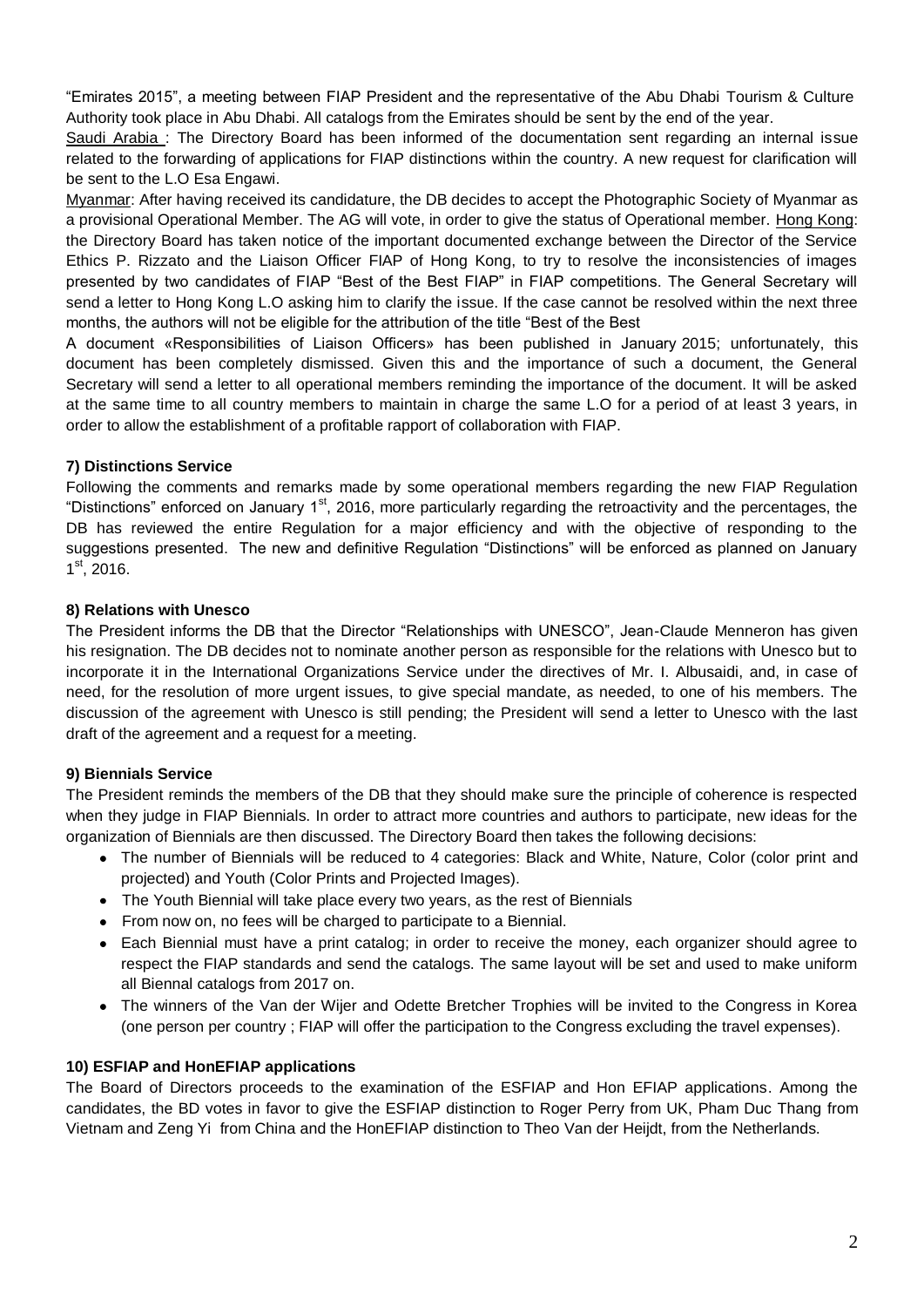### **11) Patronage Services**

The Director of Service, Romain Nero, presents the current situation of the number of salons and events by country in 2014 and 2015. The number of salons goes from 349 (232 single events 117 events in 32 circuits for 52 countries) in 2014 to 445 salons (245 single events and 200 in 57 circuits for 57 countries) in 2015. He also notes that in 2015, India increased its number of salons by 50%.

## **12) FIAP World Cup for Clubs Service**

With great satisfaction, it is underlined the growing success of the event, which has reached 197 participating clubs in the latest edition. The Award ceremony of the FIAP World Cup of Clubs will take place in February 27<sup>th</sup>, 2016, in Athens, Greece, with a meeting of the Directory Board the previous and following day.

## **13) Exhibition Centers Service**

Another new Exhibition Centers have opened: in Slovenia in the castle of Negova thanks to the well-done work of our L.O. Vasja Doberlet and thanks to the support of Fotografska Zveza Slovenije and its President Mr. I. Borko. Two other Exhibition Centers will open shortly in UK (Smethwick) and in Italy (Albenga).

## **14) Contacts with PSA**

The President gives a report of his participation to the PSA congress during autumn 2015. The invitation received by PSA has contributed to consolidate the friendship between FIAP, PSA and GPU. During the Congress, thanks to Mrs Jill Sneesby, L.O. of South Africa and PSA Vice-president, discussions have focused on trying to improve collaboration on themes of common interest like a new common regulation of ethics that could be more efficient in regulating the participation to competitions, a shared percentage of the limits of acceptations to sponsored contests and a common definition of "Photo Travel".

The warm welcome by the exiting PSA President John Davis and of the new President, Dr. Charlie Burke, as well as the collaboration of GPU President Manolis Metzakis, allowed towork in a perfect atmosphere of friendship and cooperation.

## **15) Promotion and Partnership Service**

The Director of Service, David PC Tay, presents the definitive version of the new flyer FIAP. The flyer presented is approved by the DB. The flyer will be translated in the Fiap 4 official languages as well as in Chinese and Arabic. A certain number of flyers will be sent to Korea to be distributed during the next FIAP Congress (in Chinese and English). He then presents the new business cards, which are approved as well. David Tay then illustrates the steps taken to reach an agreement with Samsung, which has unfortunately not yet been concluded, and with Tamron which has, on the other hand, been conferred instead the FIAP Auspices to the Tamron exhibition which took place in Beijing at the occasion of Photo Beijing. Regarding FIAP promotion development, the President brings to the attention of the DB the steps taken by him with the Emirates for a future collaboration with the "Kalifa International Palm Award", at the occasion of the EXPO, which took place in Milan

### **16) FIAP prices**

The DB analyzes the present FIAP price listing (distinctions, medals etc…) and decides not to change anything for the moment. The DB states on the other hand some price variation in some country members for administrative reasons.

### **17) Medals Service**

**T**he Director of the Service, Kurt Batschinski, reports on the stock of pins, medals etc. and concludes that for the moment there is no need to re-order. New samples of gifts are presented by Riccardo Busi and Joan Burgues. The Director of the Service, Kurt Batschinski is asked to bring new samples for the realization of the new FIAP distinctions Diamond, at the occasion of the next DB meeting in February.

### **18) Training Service**

The Director of the Service, Nicolas BerlingIeri presents some ideas for the realization of FIAP courses and in particular regarding courses for FIAP jury, which should start before the end of 2016. He will consult all DB members to get their feedback before the next meeting.